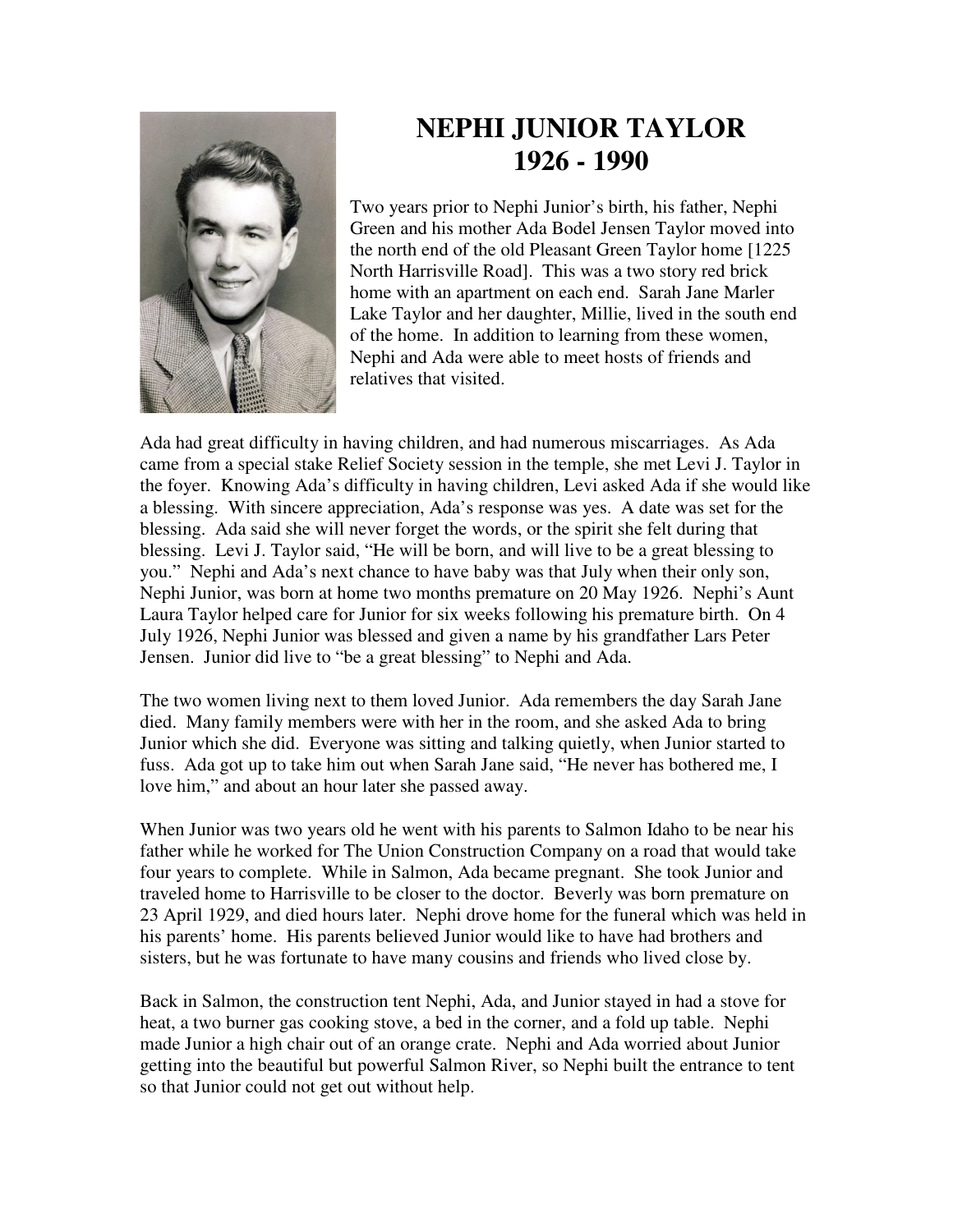Nephi operated one of two big steam shovels. Ada and Junior often sat on the side hill and watched the road being built, or took long walks to enjoy the beautiful area. Not too far from the construction site was the Hagle Ranch. The couple living there had no children and they were taken with Junior. Ada and Junior visited the Hagles often.

Food was important at the construction site. William Taylor supplied good meat, fresh vegetables from the Hagle garden, milk and cream, and they always had fish. Other supplies were available at a store in Salmon. Clifford Taylor (Cliff), Nephi's brother, had a Ford car with one seat and he often took Junior riding with him.

Following the completion of the road in Salmon, the next job site was a small contract outside of Pocatello, Idaho. One Saturday night the workers went into town and brought back a small black and white bull dog, which they gave to Junior. Junior took this dog to the next construction site in Bryce Canyon. While there the bull dog had a serious disagreement with a porcupine. It was a terrible encounter. The dog received scores of quills in his face and mouth. After a heroic but futile effort to remove the quills, the men had to put the dog down.

One night at midnight, the family hiked two miles down to the bottom of Bryce Canyon. Cliff and Milt (Milton Taylor, Nephi's brother) carried Junior on their shoulders. The sky was so blue, the moon full and yellow with red and orange hues. The family has never forgotten the beauty of that night. While working in Bryce Canyon, the family visited Cedar Breaks, Zion's National Park, and the Grand Canyon.

Road construction ceased during the winter, so early in 1932 the Taylor family vacationed to southern California. William Heber and Melissie, Nephi Green and Ada with Junior, Nellie, and Cliff went. At first William thought Junior would be a nuisance, but he soon changed his mind. All went on a glass bottomed boat to Catalina Island. Everyone but Ada and Junior got seasick. Junior was overjoyed watching the fish through the glass in the boat. They visited a park the next day where they had pony rides. Junior became upset when he was told they would not be taking the pony home with them.

The construction company completed the road around the rim of Bryce Canyon, except for a few miles that were awarded to another construction company. In 1933, the company secured another contract to build a road from Sevier over the hill to Cove Fort, which would connect Highway 89 and Highway 91. Ada and Junior were late arriving to the construction project that year because Junior had started school. When they arrived, the tent was fixed up really nice, but the following morning so much snow had fallen that Nephi had to shovel snow so they could get out of the tent. It then proceeded to snow most every day for ten days. The men were discouraged by this slow start. They made the best of things by playing cards, popping popcorn, and making candy. There was place in Monroe to bathe, which they frequented many times during their stay. Junior spent his seventh birthday in Sevier Canyon. They had a birthday party on the side of the tent with a birthday cake. Red Baker, one of the workers, gave Junior a coyote pup. It was not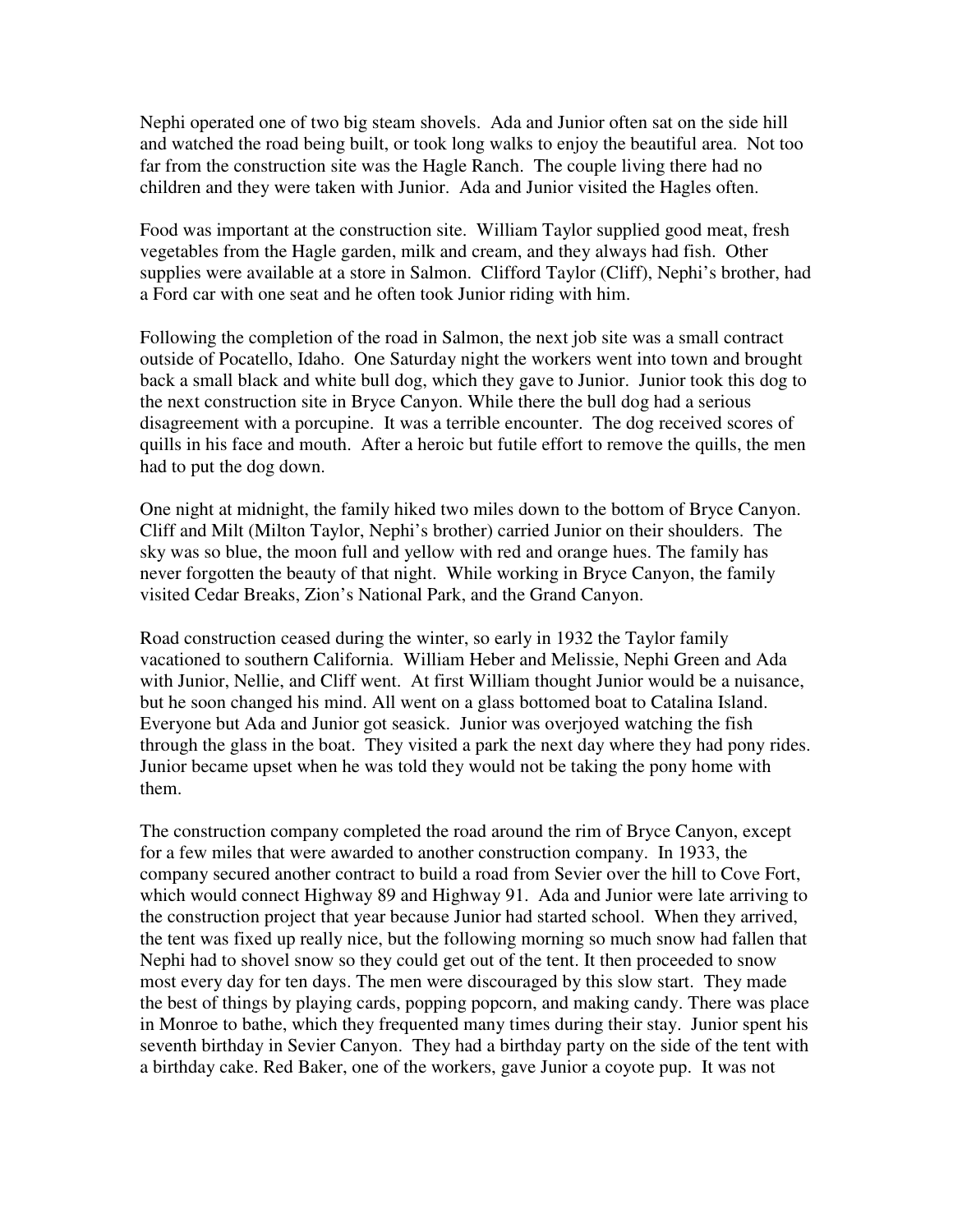long before the pup got mean and Junior had to give it up. When the Sevier Canyon to Cove Fort road was completed, they came home.

Nephi Junior attended school in Harrisville. His first teachers were Miss Hadley and Lola Taylor. After attending the first six grades in Harrisville, Junior, went on to school in Plain City, then to Wahlquist School, and then to Weber High School.

Junior had a cousin his same age, Rulon Garfield, who lived only four blocks away. His Uncle Gailord (Gay) and Aunt Afton Taylor lived next door, and they had three children Marilyn, Blaine, and Glenn. Doctor Johnson moved in across the street, and he had two sons. Joe, was the same age as Junior, and the other boy, Frank, was a year younger. These three boys were very close in their young years, almost like brothers.

On May 20, 1934, Nephi Junior was baptized in the baptismal font in the old Harrisville Church, and then confirmed a member of The Church of Jesus Christ of Latter-day Saints by his Uncle Alphonzo W. Taylor.

On Junior's tenth birthday he got his first bicycle, a red one made by "Speed." Later that year, he got sick with rheumatic fever, and had to stay out of school most of the year. This sickness left him with a heart murmur. Although the doctor said Junior would be okay, he was not to exert himself, and was advised not play basketball, which was very hard for Junior. Junior's heart was not given a healthy okay until he entered the Navy eight years later.

When Junior was twelve, the Bushells gave him a six week old collie he called Ring. For twelve years Ring and Junior were as close as a boy and his dog could be. Junior trained Ring to jump over his arm, to go get the paper, and obey his every command. Junior took Ring pheasant hunting with him. When Ring would go on point, Junior would say, "Get 'em", and if the pheasant didn't fly, Ring would catch him. Every season Junior would get a pheasant or two that Ring caught on his own. When Junior phoned home while in the Navy, he asked to have the phone's receiver placed near Ring's ear. Nephi and Ada thought Ring would jump through the phone at the sound of Junior's voice. Ring was a treasured family friend until he was run over by a car in 1950.

In 1939, Junior and his parents attended the San Francisco World's Fair. The day before they left, Ada and Junior picked five bushels of tomatoes at Melba Fisher, (Ada's sister) in West Point. At that time, they canned fruit in their basement on a big, round oak stove. Junior washed the tomatoes, and Ada pealed and cut them. They kept up this routine most of the day, and Ada was exhausted when they finished. They left for San Francisco the next morning at 4:00 a.m., and she slept most of the way.

Junior loved to visit his Uncle Dave (Abram) and Aunt Beatrice James at their ranch in Wyoming. He helped with the hay almost every summer, and he loved everything about being on the ranch.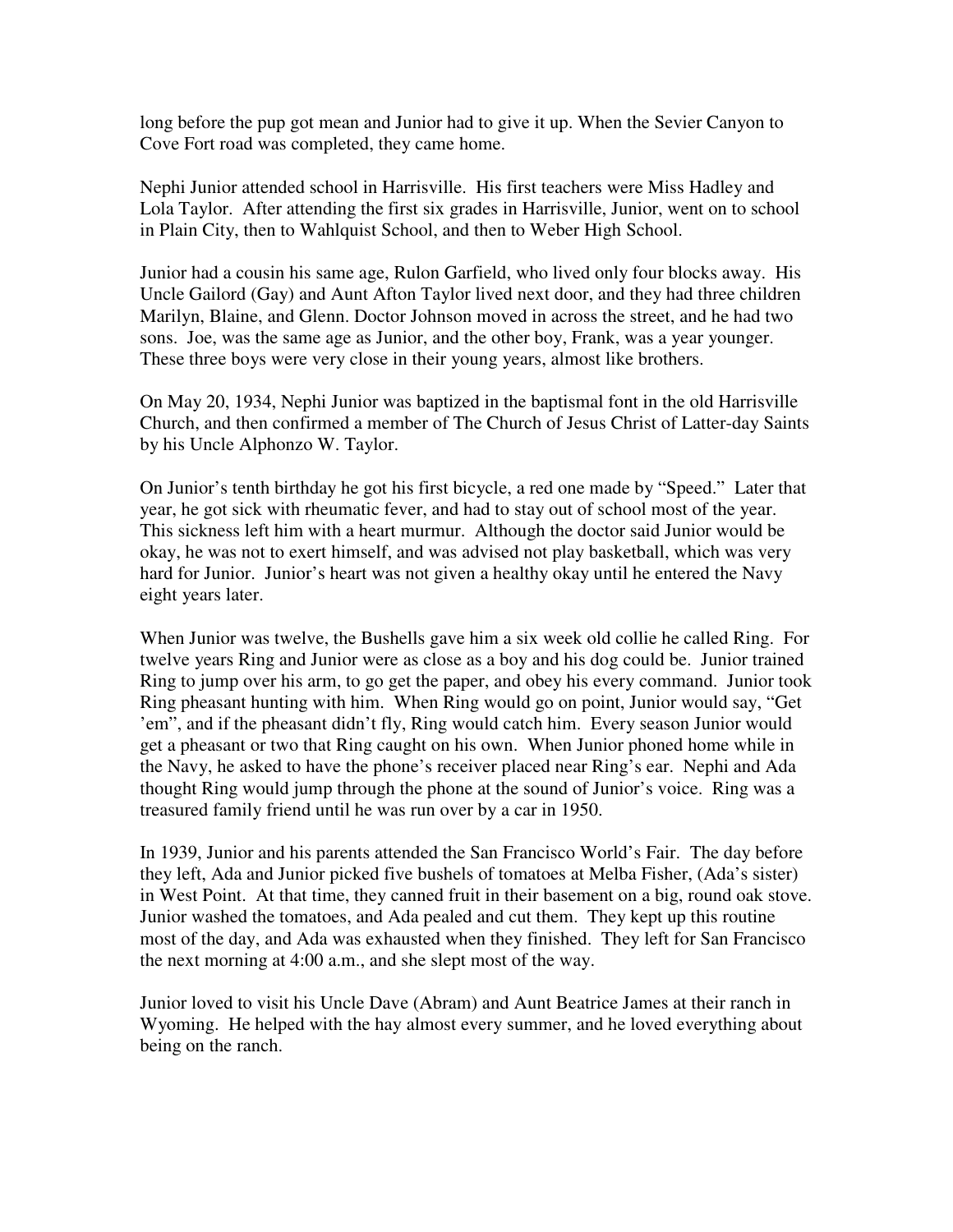When Junior was in his teens, he and Dee Hutzley borrowed Nephi and Ada's old Studebaker [car] and went to Yellowstone on a fishing trip. Nephi told the boys he wasn't sure if the old car would make it, but it did. It overheated frequently, and they had to fill the radiator quite often, but it was a memorable trip for them.

Junior loved to be outdoors. He loved the beauty of the earth and had a passion to hunt and fish, especially with family and friends. He often hunted geese at Lyle Richmond's dry farm in West Promontory with his family. Each fall, he went deer hunting with men in the Taylor family. He enjoyed going up Ogden Canyon for family picnics and camping and with friends when he grew older.

One time Junior and Dee Hutzley raided Ada's refrigerator, took a chicken and all that Ada had prepared for dinner, and headed up the canyon with their girl friends. Junior and Dee thought it was quite a joke, but Ada and Nephi were not all that happy. Junior became good friends with Dee Hutzley while working at the Harrisville Brickyard, and later at the Wangsgards Grocery. Dee was younger than Junior. Dee remained at the grocery eventually becoming the owner and operator. Junior and Dee went hunting, played basketball, and double dated together.

The United States was engaged in World War II. On 9 May 1944, Nephi Junior enlisted in the US Navy along with some other boys from Weber High. The boys were released from duty to complete High School. Rulon Garfield knew they would soon all go into the service, so he suggested a trip to California. They went on a train to Los Angeles and got a room at the Lankershim Hotel. They had a great time together. Junior graduated from Weber High on 18 May 1944, celebrated his eighteenth birthday two days later, and on 24 May 1944, he reported for duty at the Navy Recruiting Station in Salt Lake City, Utah. Rulon joined the Army.

Junior and other new Navy recruits were then sent to San Diego, California for boot camp. After six weeks, Junior was selected to attend a Naval Training School in St. Louis, Missouri. He received high marks and completed the Navy Electrician Course. On 2 December 1944, after 10 days of leave, he reported to Camp Crowder in Missouri, an Army Camp where only a selected few Navy sailors received additional training. At this Army Signal Corp School, Junior was trained as a teletype mechanic. During Christmas, Junior took leave with his friend Fred Woolridge and spent Christmas at Fred's home in Texas. Upon completion of Signal Corp School in April 1945, Junior was transferred to a Navy Yard on Mare Island near Vallejo, California where he received more training. Junior and thirteen other sailors were trained on electric coding machines. All electric circuits had to be memorized so that no diagrams could fall into enemy hands. Junior began the Navy as a Fireman 1st Class, and following this training he became an Electricians Mate.

In May 1945, Nephi and Ada traveled by train to California to see Junior because they were worried he would soon be sent into the Pacific Theater of War. At that time, the war was very dark and perilous and many young men were losing their lives. In June 1945, when the war was at its peak, Junior was sent to Pearl Harbor for about a month.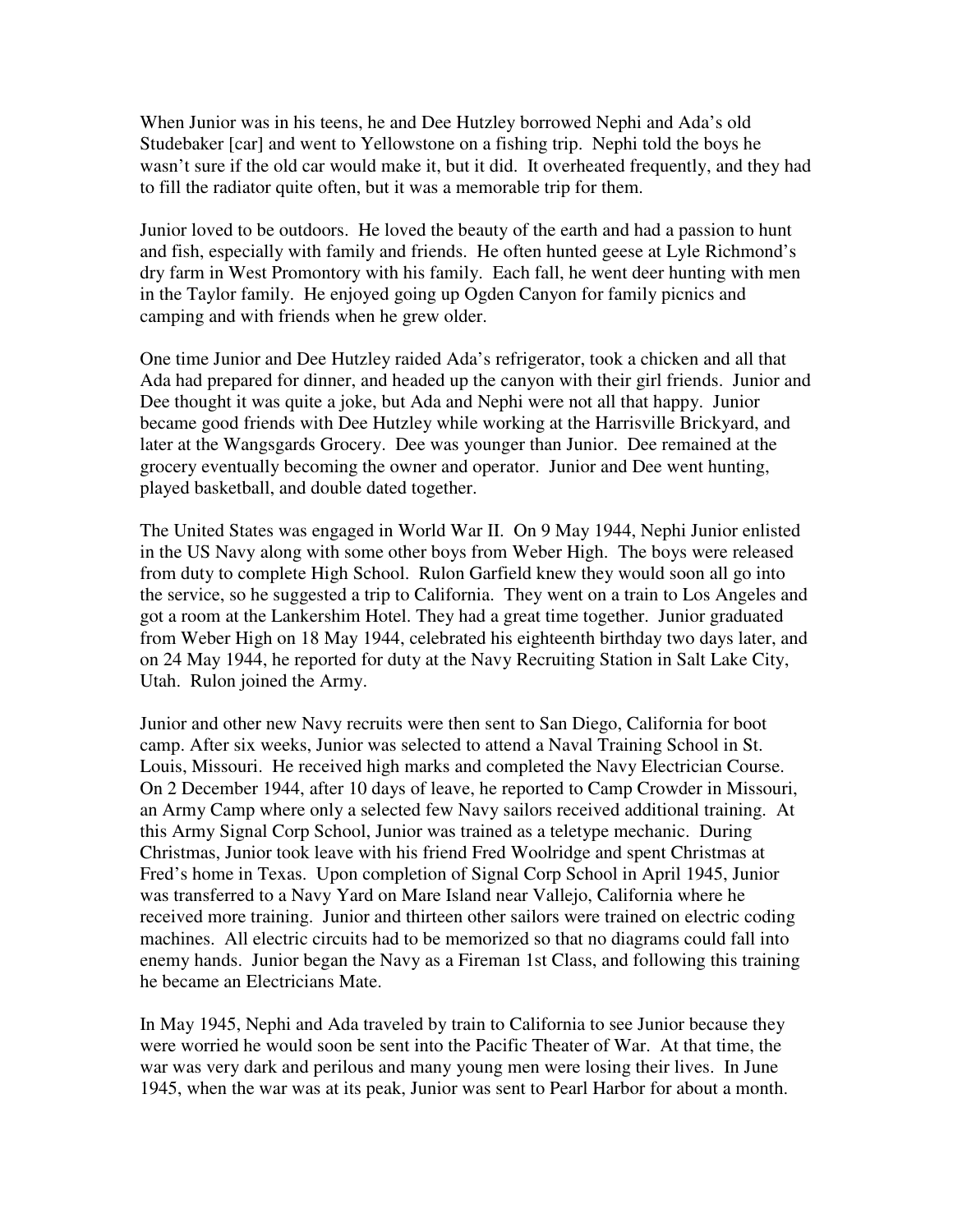He was then put on a Landing Ship Medium "LSM" to Guam. Junior said it was while on this ship he and William Smith learned how to juggle.

While Junior was en route to Guam, the atomic bombs were dropped on Hiroshima and Nagasaki. Junior would never tell anyone what involvement he had in dropping these bombs, but he did play a role in the communication part of the atomic bomb operation. He officially arrived on Guam on 21 August 1945; one week after Japan declared their surrender.

November 1945, Junior discovered that "Pete" Kenneth Crowther's ship was pulling into the Guam harbor for Thanksgiving, so he boarded the ship and had Thanksgiving dinner with his friend from Harrisville. He also spent Christmas in Guam. It was hot and rained almost every day. He spent some time in Saipan, and his final duty station was on Kwajalein where he helped install a "MUX," which was the communication part of an atomic bomb. Junior was exposed to all of the fallout from Hiroshima and Nagasaki while stationed in the Pacific, which may have contributed to his early death from colon cancer. Junior loved his country. He served well and received an honorable discharge on 27 May 1946. After he arrived home, he worked a short time for Texaco Oil, but quit to attend Weber College that fall, and graduated two years later.

Junior loved all sports but especially basketball. At six foot three inches tall, he played center on many Harrisville basketball teams. He had an unstoppable hook shot that he could take with either hand. In 1949, his team with only six players won the Ogden Division, and then the Northern Division bracket of the LDS Church Tournament. By winning the Northern Division, they were invited to play in the "All Church Tournament." Their only loss in the tournament came when they played for the Church Championship.

Sometime after returning from the Navy and before Junior was married, he was riding in a car with friends when they were involved in a serious rollover accident. Luckily they were not seriously hurt.

In 1949, Junior met the love of his life, Carma Patterson. His Aunt Melba Fisher, who lived in West Point, introduced Carma to Junior in May of 1949, at a baseball game held behind Wahlquist School where Harrisville was playing West Point. On 25 December 1949, Junior gave Carma a diamond, and they were married and sealed in the Salt Lake Temple six months later on 21 June 1950. Following their marriage, they were honored at a wedding breakfast at The Hotel Temple Square. Their wedding reception was held at the West Point Church. Dee Hutzley was Junior's Best Man and his wife Beverly was Carma's Maid of Honor. The four remained lifelong friends. Junior and Carma spent their honeymoon in Yellowstone and returned to live in the south apartment of the Pleasant Green Taylor home [1225 North Harrisville Road]. Soon afterward, Junior and Carma built a home in Harrisville on an acre lot, next to William H. Shurtleff [914 N Harrisville Road]. Their home was less than a mile from Junior's parents.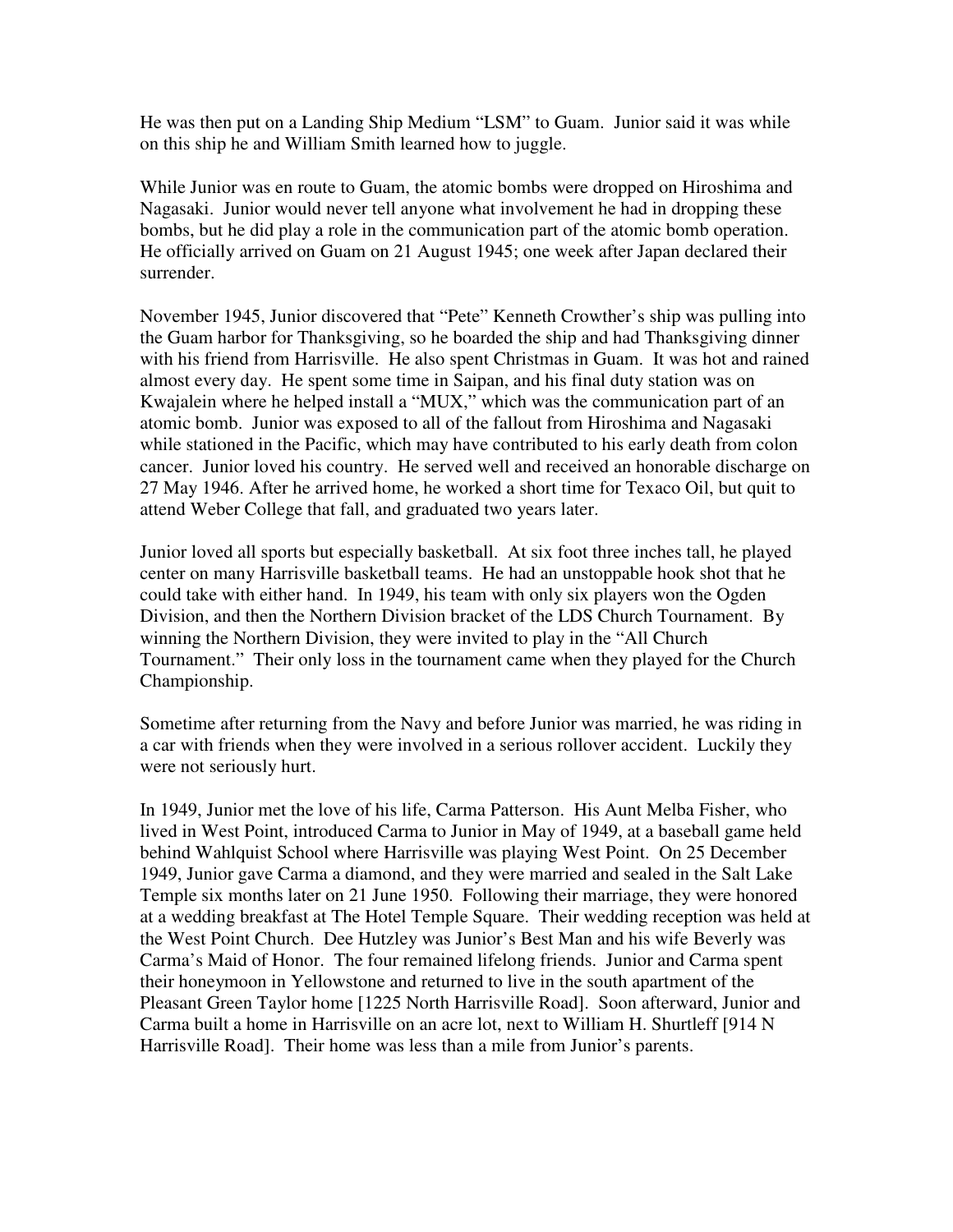In 1950, Junior was hired by the U.S. Post Office Department, which later became the U.S. Postal Service. He began his career as a clerk at the Ogden Mail Terminal. Junior worked at most of the offices throughout Ogden. He became a supervisor and managed employees at several different Ogden offices, finally becoming the training supervisor for the Ogden Post Office and surrounding area. Junior was known for treating employees fairly, and he developed a mutual trust with them. He built a legacy of friendship wherever he went.

For several years, while working at the Postal Service, Junior worked part-time for Farr's Ice Cream, and then worked for one of his best friends, Ben Maxfield, installing windows. This extra work helped with the cost of raising four children and made it possible for him to qualify for Social Security which would supplement his Civil Service Retirement. When the children were all old enough to attend school, Carma worked thirteen seasons for IRS.

After the Town of Harrisville received status as a  $3<sup>rd</sup>$  class city in January 1964, Nephi Junior served on the city council, a position he held until December 1971. He loved Harrisville city and the people.

Junior and Carma had four children: Kim Nephi Taylor, Susan Lee Taylor (Saunders), Todd William Taylor, and Tracy Ann Taylor (Larson). Junior loved his family and always supported them in their activities. He coached many of Kim's and Todd's baseball and basketball games. Each summer Junior and Carma took their family to Bear Lake for a week along with the families of Junior's cousins Blain Taylor, Glenn Taylor, and Farrell Maw. They camped on the Idaho North Beach and swam and water skied. This was a trip the whole family enjoyed, Carma not so much but she was always a good sport because she knew how much it meant to the family. Junior and Carma also went on some fun trips with Ben and Karen Maxfield. Among those trips were cruises to the Caribbean, and a trip to Hawaii. Later in his life, he took up painting, a talent no one knew he had.

In 1985, Kim and his wife Laurie (Crowther) added an addition onto the home they were living in, and both Nephi Green and Nephi Junior helped cut down trees, clean brick, and put in a new backyard. This home was located at 1249 N Harrisville Road, next to Nephi and Ada and only half a mile from Junior and Carma. It was originally built by Kim's great-grandfather, William Heber Taylor.

Nephi Junior's whole life revolved around family, friends, and the Church. He did love to see a good ball game, hunt, or fish, but the importance he placed on his interests paled whenever his family, friends, or the Church needed his help or support.

In March of 1986, three years after retiring, Junior began to get sick. When he underwent surgery for appendicitis, it was discovered he had Crohn's disease and the doctor removed part of his large intestine. Junior continued to have trouble on and off until July 1988. He had to cancel his fishing trip to Alaska for another operation. It was after this surgery the family was told he had colon cancer. He received chemotherapy and endured